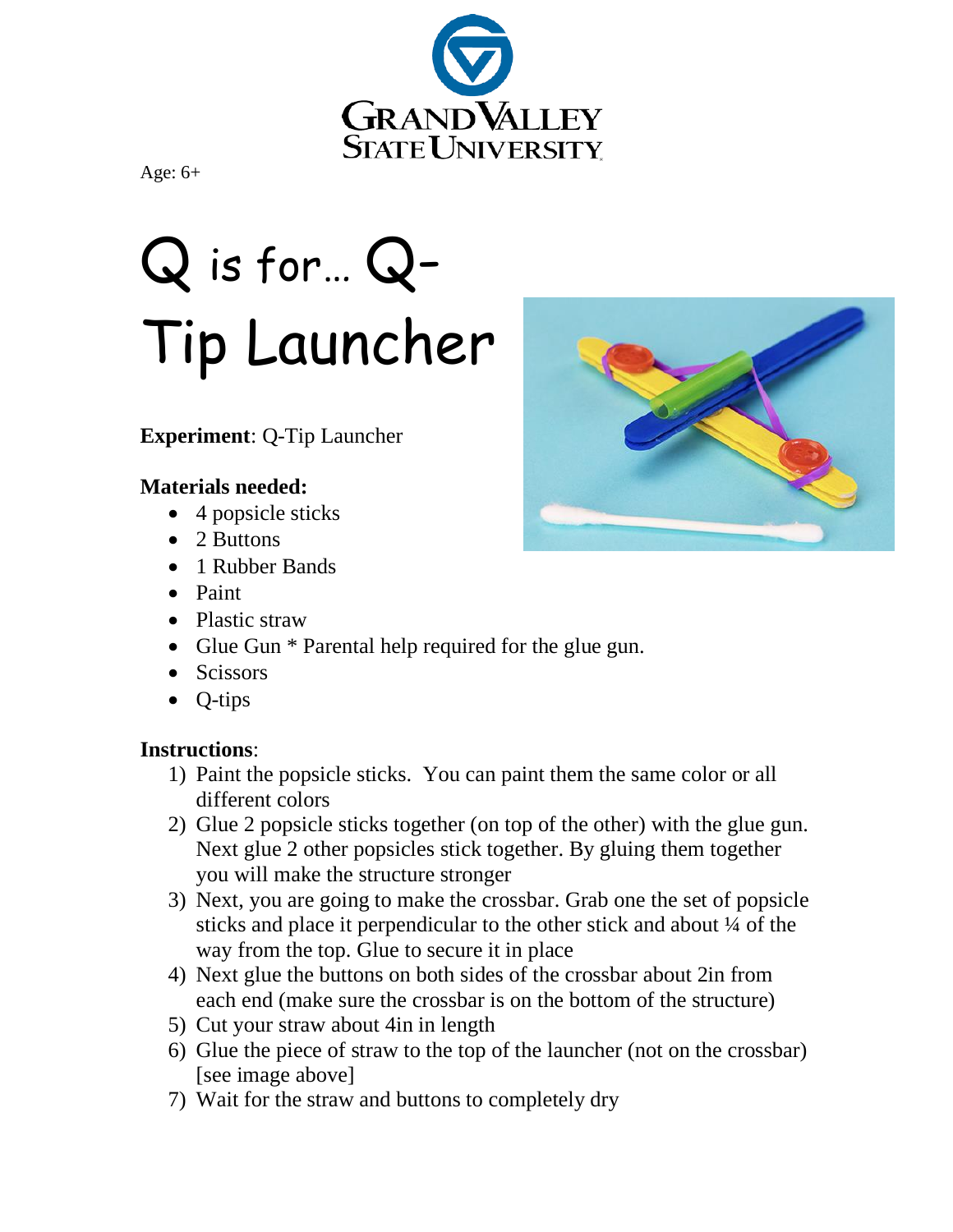- 8) Next, grab the rubber band and wrap it around the end of the crossbar & the button. Repeat on the other side. Pull the middle of the rubber band to the end of the popsicle stick to anchor it (the popsicle stick on top with the straw)
- 9) Grab a Q-tip and start launching



## **Career Exploration:**

**Mechanical Engineer:** An engineer designs and builds complex products, machines, and system. A mechanical engineer works with how things are made and how machines operate. They also design and builds complex products, machines, and systems. Mechanical engineers also help with the invention of many machines, including the early inventions of simple machines like the wheel and axle.

**Computer Engineering:** Computer hardware engineers research, design, develop, and test computer systems and components such as circuit boards. Computer hardware engineers research, design, develop, and